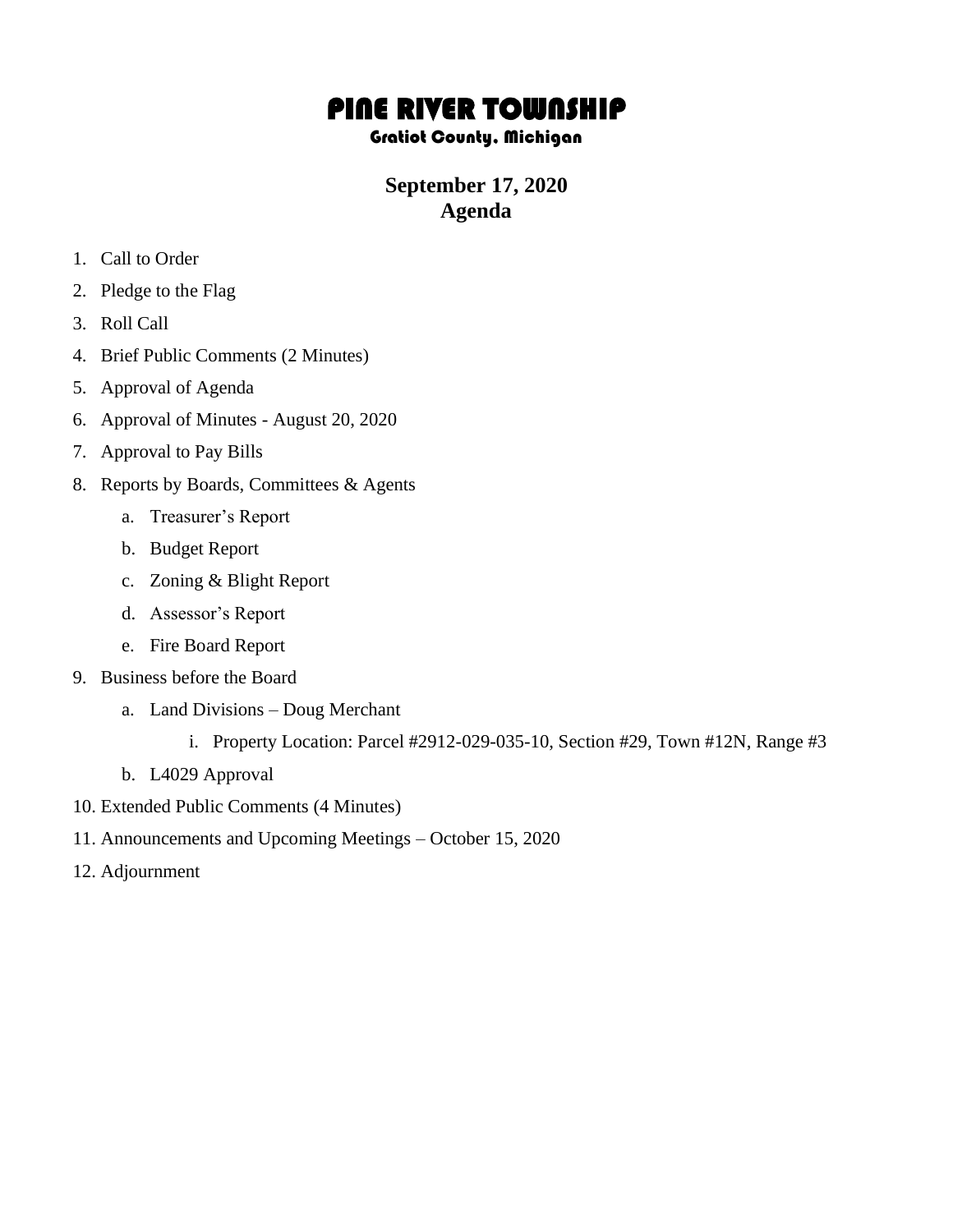## **MINUTES OF THE PINE RIVER TOWNSHIP BOARD MONTHLY MEETING SEPTEMBER 17, 2020**

- 1) The regular monthly meeting of the Pine River Township Board was called to order at 7:00 P.M. by Supervisor Beeson at the Township Hall.
- 2) Pledge the flag: The board and the public said the pledge to the flag.
- 3) Roll Call: Baker: present, Best: present, Moeggenborg: present, Beeson: present, Whitmore: present. (5) Board members present, (0) absent.
- 4) Brief Public comments (2 minutes):
	- a) None.
- 5) Approve the Agenda:
	- a) Motion by Best: second by Baker: to approve the agenda as presented. All present board members approved. Motion carried 5-0.
- 6) Approve the Minutes:
	- a) Motion by Baker: second by Best: to approve the Regular Meeting Minutes of August 20, 2020, as presented. All present board members approved. Motion carried 5-0.
- 7) Approval to Pay Bills:
	- a) Motion made by Moeggenborg: second by Baker: to pay bills as presented in the amount of \$41,013.24. All present board members approved. Motion carried 5-0.
- 8) Reports by Boards, Committees & Agents
	- a) Treasurers Report on file.
	- b) Budget Report Discussion: report placed on file.
	- c) Zoning & Blight Officer on file.
	- d) Assessor Report will see a report to be released soon of property values and their increase
	- e) Fire Services no report
- 9) Business before the Board
	- a) Land Divisions: Parcel #2912-029-035-10
		- i) Motion made by Moeggenborg: support by Best: to approve split of Parcel #2912-029- 035-10 to Residual Parcel #2912-029-035-11 and Child Parcel #2912-029-035-12. Roll Call Vote: Best: yes; Moeggenborg: yes; Beeson: yes; Whitmore: yes; Baker: yes. All present board members approved. Motion carried 5-0.
	- b) L4029 Approval

Motion made by Moeggenborg: support by Best: to approve L4029 as .9000 and 1.000 for 2020. All present board members approved. Motion carried 5-0.

10) Extended Public Comments (4 Minutes)

a) Chuck Murphy explained that the County Commissioners passed the budget to begin October. Airport Authority met and waiting on recommendations.